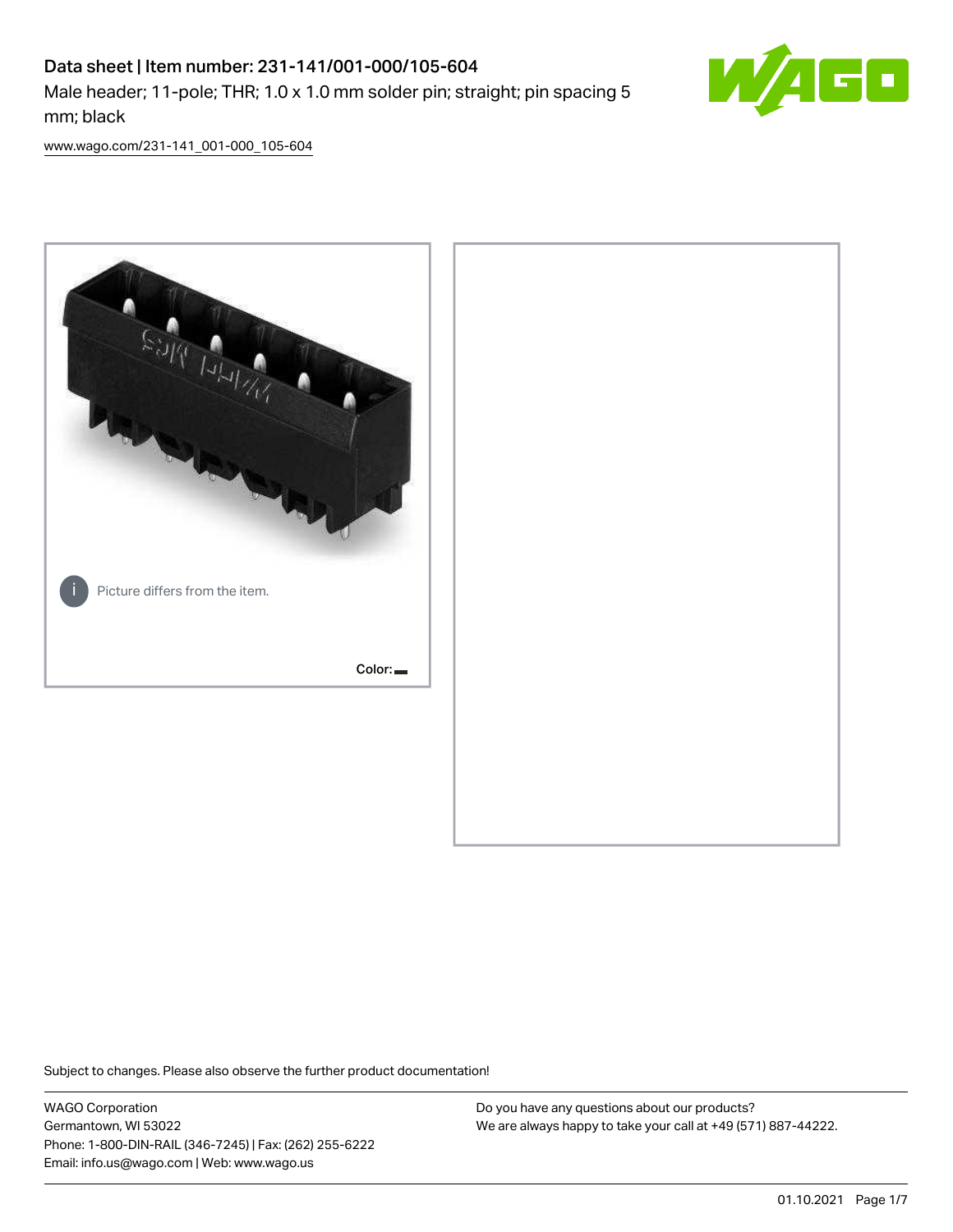

Dimensions in mm

 $L =$  (pole no.  $-1$ ) x pin spacing  $+8.2$  mm

#### Item description

- **THR** male headers for reflow soldering in SMT applications
- $\blacksquare$ Available in tape-and-reel packaging for automated pick-and-place PCB assembly
- $\blacksquare$ Also available in bulk packaging for manual placement
- $\blacksquare$ Male headers may be mounted horizontally or vertically
- **With coding fingers**

Subject to changes. Please also observe the further product documentation!

WAGO Corporation Germantown, WI 53022 Phone: 1-800-DIN-RAIL (346-7245) | Fax: (262) 255-6222 Email: info.us@wago.com | Web: www.wago.us

Do you have any questions about our products? We are always happy to take your call at +49 (571) 887-44222.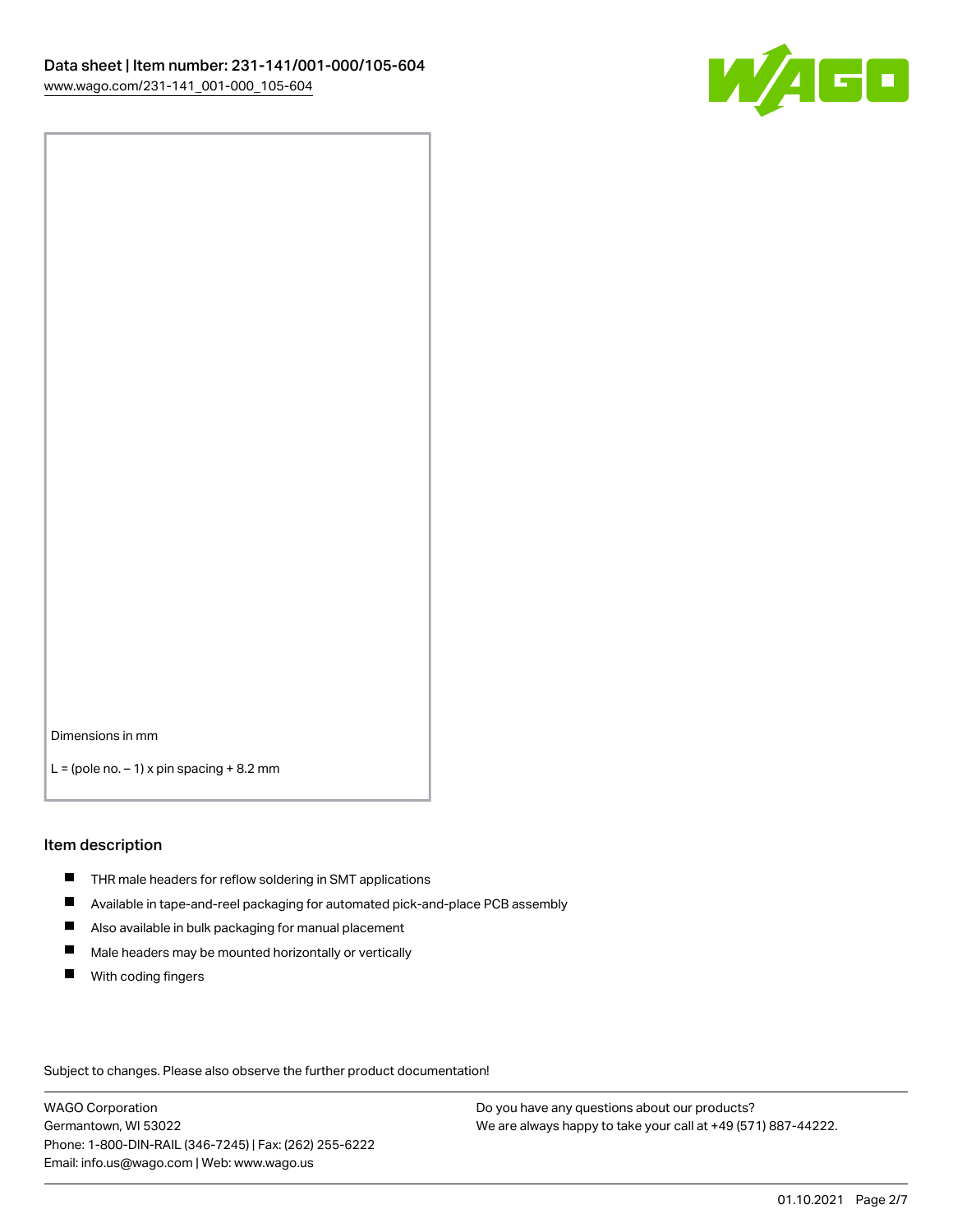

# Data

# Notes

| Safety information 1 | The <i>MCS – MULTI CONNECTION SYSTEM</i> includes connectors     |
|----------------------|------------------------------------------------------------------|
|                      | without breaking capacity in accordance with DIN EN 61984. When  |
|                      | used as intended, these connectors must not be connected         |
|                      | /disconnected when live or under load. The circuit design should |
|                      | ensure header pins, which can be touched, are not live when      |
|                      | unmated.                                                         |

# Electrical data

# IEC Approvals

| Ratings per                 | IEC/EN 60664-1                                                        |
|-----------------------------|-----------------------------------------------------------------------|
| Rated voltage (III / 3)     | 320 V                                                                 |
| Rated surge voltage (III/3) | 4 <sub>k</sub> V                                                      |
| Rated voltage (III/2)       | 320 V                                                                 |
| Rated surge voltage (III/2) | 4 <sub>k</sub> V                                                      |
| Nominal voltage (II/2)      | 630 V                                                                 |
| Rated surge voltage (II/2)  | 4 <sub>k</sub> V                                                      |
| Rated current               | 12A                                                                   |
| Legend (ratings)            | $(III / 2)$ $\triangle$ Overvoltage category III / Pollution degree 2 |

# UL Approvals

| Approvals per                  | UL 1059 |
|--------------------------------|---------|
| Rated voltage UL (Use Group B) | 300 V   |
| Rated current UL (Use Group B) | 10 A    |
| Rated voltage UL (Use Group D) | 300 V   |
| Rated current UL (Use Group D) | 10 A    |

# Ratings per UL

| Rated voltage UL 1977 | 600 V |
|-----------------------|-------|
| Rated current UL 1977 | 10 A  |

# CSA Approvals

| Approvals per                   | $\sim$ |
|---------------------------------|--------|
| Rated voltage CSA (Use Group B) | 300 V  |

Subject to changes. Please also observe the further product documentation!

| <b>WAGO Corporation</b>                                | Do you have any questions about our products?                 |
|--------------------------------------------------------|---------------------------------------------------------------|
| Germantown, WI 53022                                   | We are always happy to take your call at +49 (571) 887-44222. |
| Phone: 1-800-DIN-RAIL (346-7245)   Fax: (262) 255-6222 |                                                               |
| Email: info.us@wago.com   Web: www.wago.us             |                                                               |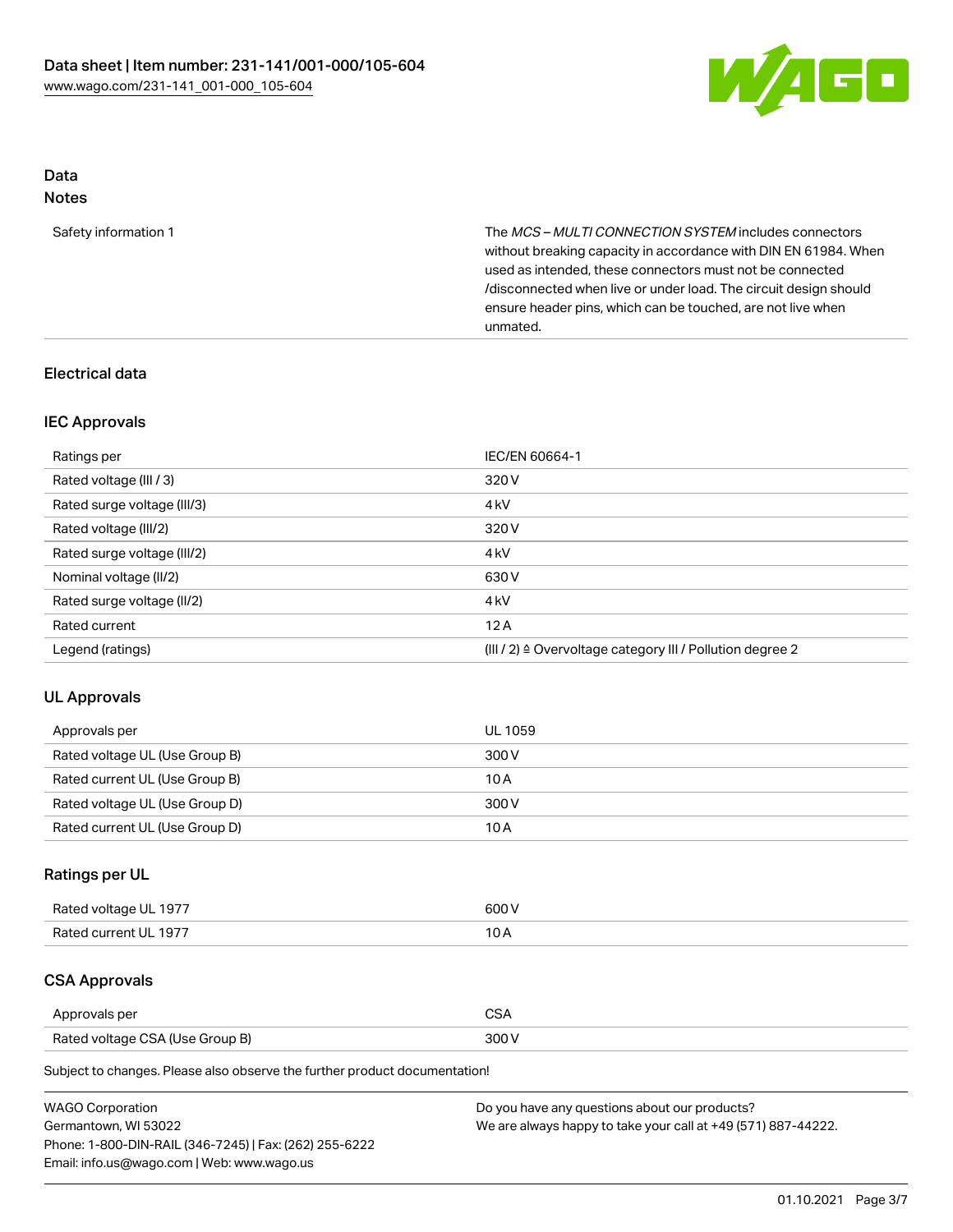

| Rated current CSA (Use Group B) | 10 A  |
|---------------------------------|-------|
| Rated voltage CSA (Use Group D) | 300 V |
| Rated current CSA (Use Group D) | 10 A  |

### Connection data

| Total number of potentials |  |
|----------------------------|--|
| Number of connection types |  |
| Number of levels           |  |

# Connection 1

| Number of poles |  |
|-----------------|--|
|                 |  |

# Physical data

| Pin spacing                        | 5 mm / 0.197 inch          |
|------------------------------------|----------------------------|
| Width                              | 58.2 mm / 2.291 inch       |
| Height                             | 14.4 mm / 0.567 inch       |
| Height from the surface            | 12 mm / 0.472 inch         |
| Depth                              | 8.4 mm / 0.331 inch        |
| Solder pin length                  | $2.4 \text{ mm}$           |
| Solder pin dimensions              | $1 \times 1$ mm            |
| Plated through-hole diameter (THR) | $1.4$ <sup>(+0.1)</sup> mm |

# Plug-in connection

| Male connector/plug |
|---------------------|
|                     |
|                     |
|                     |
|                     |
|                     |

# PCB contact

| PCB Contact                         | THR                                      |
|-------------------------------------|------------------------------------------|
| Solder pin arrangement              | over the entire male connector (in-line) |
| Number of solder pins per potential |                                          |

Subject to changes. Please also observe the further product documentation!

WAGO Corporation Germantown, WI 53022 Phone: 1-800-DIN-RAIL (346-7245) | Fax: (262) 255-6222 Email: info.us@wago.com | Web: www.wago.us Do you have any questions about our products? We are always happy to take your call at +49 (571) 887-44222.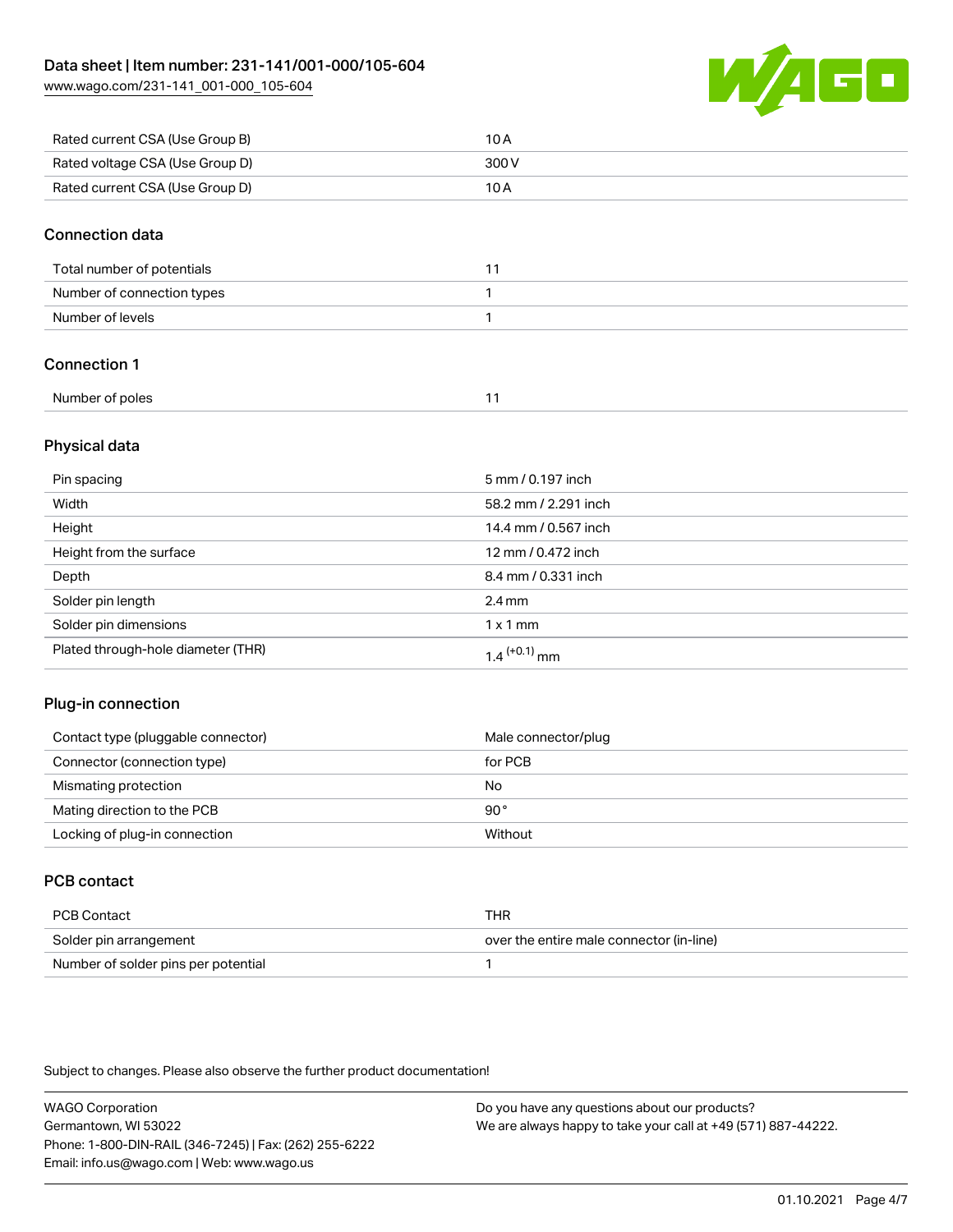

# Material data

| Color                         | black                                  |
|-------------------------------|----------------------------------------|
| Material group                |                                        |
| Insulation material           | Polyphthalamide (PPA GF)               |
| Flammability class per UL94   | V0                                     |
| Contact material              | Electrolytic copper (E <sub>Cu</sub> ) |
| Contact plating               | tin-plated                             |
| Weight of insulation material | 2.48                                   |
| Weight                        | 3.3 <sub>g</sub>                       |
|                               |                                        |

#### Environmental requirements

| Limit temperature range | $+100 °C$<br>-60 |
|-------------------------|------------------|
|-------------------------|------------------|

# Commercial data

| PU (SPU)              | 100 Stück     |
|-----------------------|---------------|
| Packaging type        | box           |
| Country of origin     | PL            |
| <b>GTIN</b>           | 4055143695558 |
| Customs tariff number | 85366990990   |

# Approvals / Certificates

#### Country specific Approvals

| Logo | Approval                               | <b>Additional Approval Text</b> | Certificate<br>name |
|------|----------------------------------------|---------------------------------|---------------------|
|      | CВ<br><b>DEKRA Certification B.V.</b>  | IEC 61984                       | NL-39756            |
|      | <b>CSA</b><br>DEKRA Certification B.V. | C <sub>22.2</sub>               | LR 18677-<br>25     |

#### Ship Approvals

| Logo                     | Approval                                  | <b>Additional Approval Text</b> | Certificate<br>name             |
|--------------------------|-------------------------------------------|---------------------------------|---------------------------------|
| ABS<br><b>CONTRACTOR</b> | <b>ABS</b><br>American Bureau of Shipping | $\overline{\phantom{0}}$        | 19-<br>HG1869876-<br><b>PDA</b> |

Subject to changes. Please also observe the further product documentation!

| <b>WAGO Corporation</b>                                | Do you have any questions about our products?                 |
|--------------------------------------------------------|---------------------------------------------------------------|
| Germantown, WI 53022                                   | We are always happy to take your call at +49 (571) 887-44222. |
| Phone: 1-800-DIN-RAIL (346-7245)   Fax: (262) 255-6222 |                                                               |
| Email: info.us@wago.com   Web: www.wago.us             |                                                               |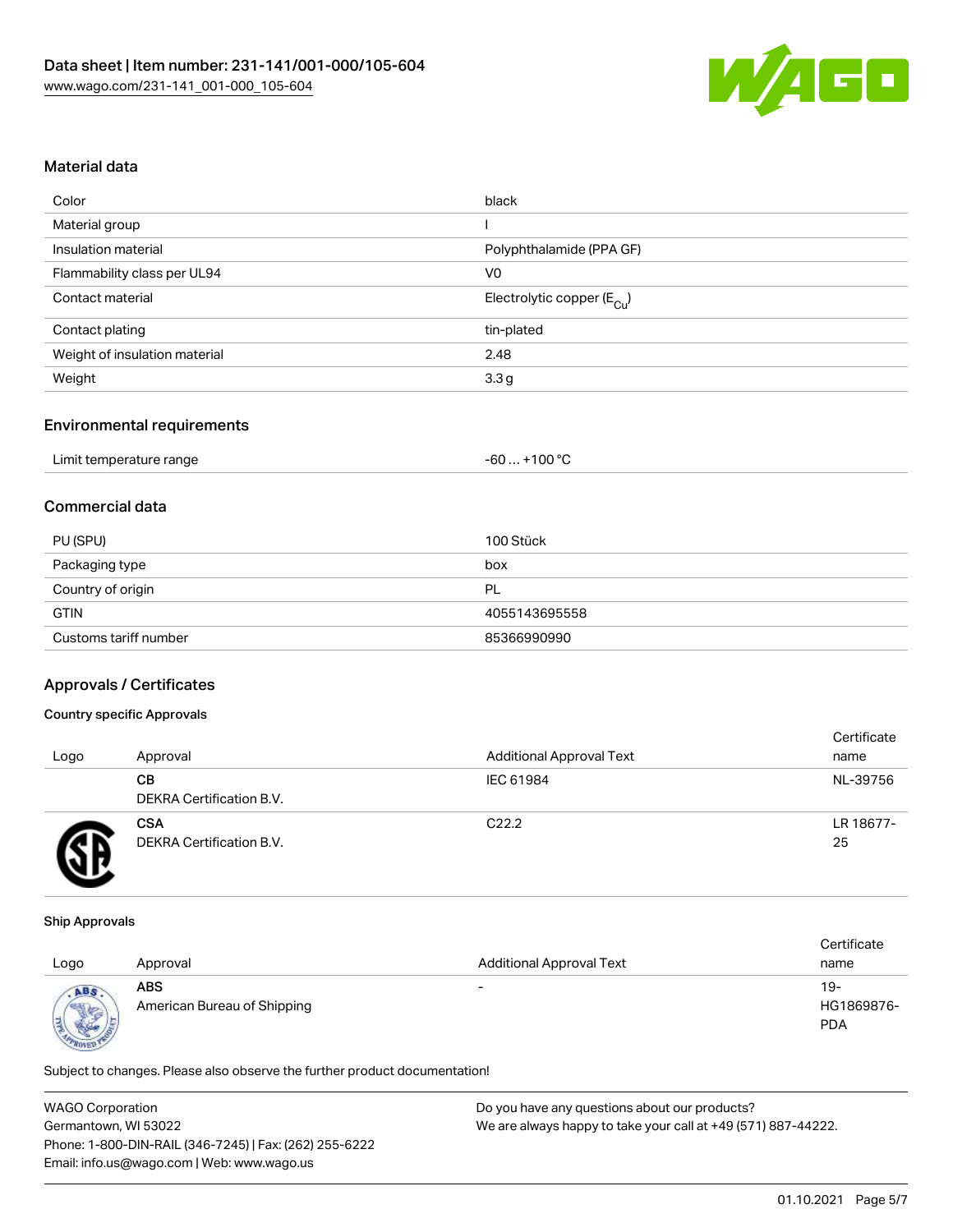

#### UL-Approvals

| Logo                  | Approval                                    | <b>Additional Approval Text</b> | Certificate<br>name |
|-----------------------|---------------------------------------------|---------------------------------|---------------------|
| $\boldsymbol{\theta}$ | UL<br>Underwriters Laboratories Inc.        | <b>UL 1059</b>                  | E45172              |
| $\boldsymbol{\theta}$ | <b>UR</b><br>Underwriters Laboratories Inc. | <b>UL 1977</b>                  | E45171              |

# Counterpart



| ltem no.231-111/026-000                                                        |                              |
|--------------------------------------------------------------------------------|------------------------------|
| Female plug; 11-pole; 12 AWG max; pin spacing 5 mm; 1 conductor per pole; gray | www.wago.com/231-111/026-000 |

# Optional accessories

#### Coding

| Intermediate plate |                                                                  |                      |
|--------------------|------------------------------------------------------------------|----------------------|
|                    | Item no.: 231-500<br>Spacer; for formation of groups; light gray | www.wago.com/231-500 |
| Coding             |                                                                  |                      |
| 100                | Item no.: 231-129<br>Coding key; snap-on type; light gray        | www.wago.com/231-129 |

# Downloads

# **Documentation**

| <b>Additional Information</b> |            |               |          |
|-------------------------------|------------|---------------|----------|
| Technical explanations        | 2019 Apr 3 | pdf<br>2.0 MB | Download |
| THR Soldering Process         |            | pdf           | Download |
|                               |            | 548.2 kB      |          |

# CAD files

CAD data

Subject to changes. Please also observe the further product documentation!

| <b>WAGO Corporation</b>                                | Do you have any questions about our products?                 |
|--------------------------------------------------------|---------------------------------------------------------------|
| Germantown, WI 53022                                   | We are always happy to take your call at +49 (571) 887-44222. |
| Phone: 1-800-DIN-RAIL (346-7245)   Fax: (262) 255-6222 |                                                               |
| Email: info.us@wago.com   Web: www.wago.us             |                                                               |